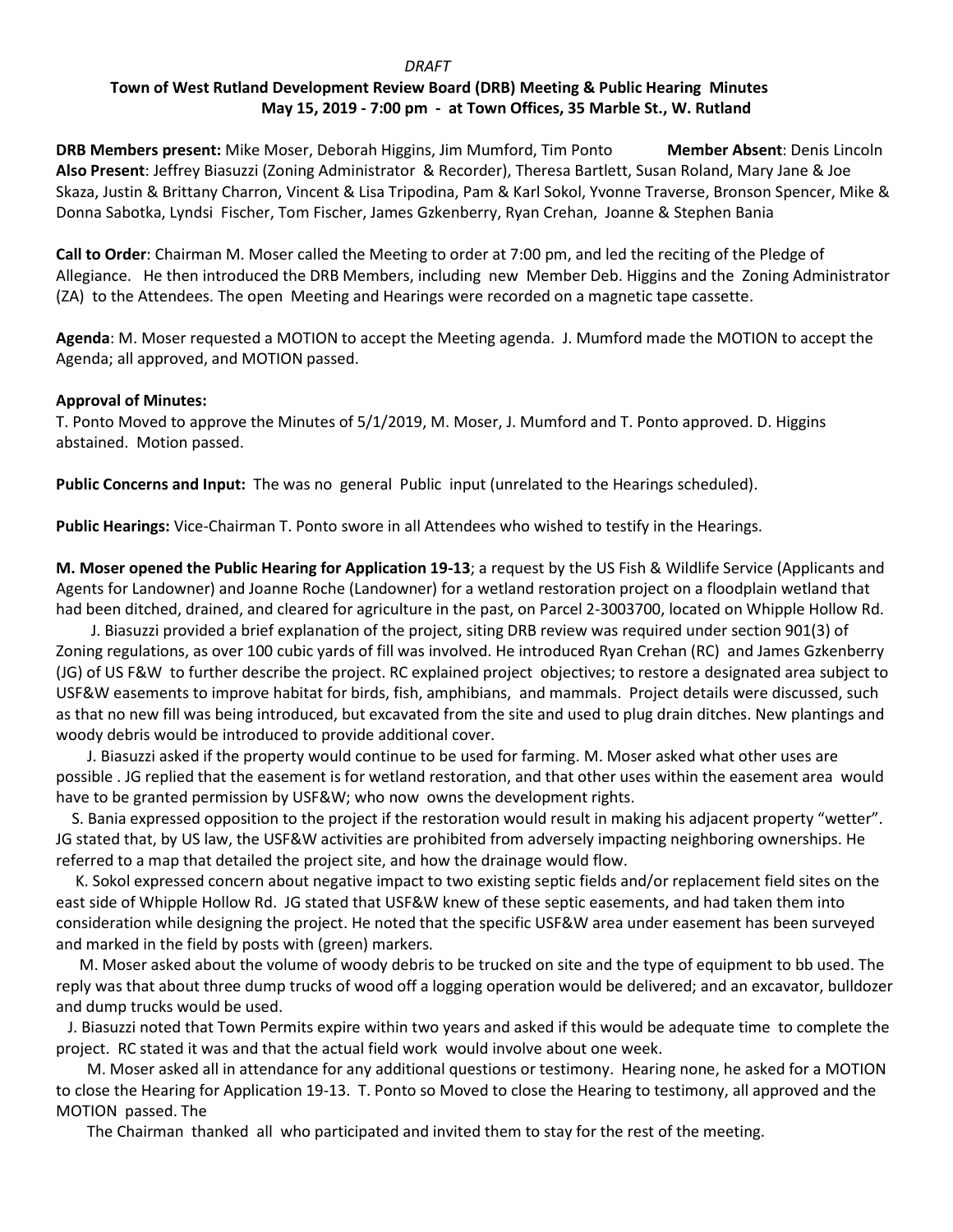**M. Moser then opened the Public Hearing for Application 19-12;** a request by Yvonne Traverse (Owner) to install an estimated 750 to 1000 cubic yards of fill onto her Mead Street property in order to construct a single family house with attached garage on Parcel 26-0490048.

 J. Biasuzzi cited that Section 901(3) of Zoning Regulations require DRB review when Fill volumes over 100 cu. yds. is involved. He then referred project details to B. Spencer; the Owners' design engineer and surveyor, to provide details.

 B. Spencer discussed the wetlands review that had been conducted by VT's Wetland biologist and US Army Corps of Engineers, which determined that the Class III wetland area was small and not significant, allowing the introduction of Fill. He stated that the fill would not impact the current level of the water table of the area.

 L. Fischer expressed concern that the Fill would make her adjacent back yard "wetter'. She asked that the Applicant conduct testing to establish the current water table, to be used as a basis for further monitoring of the water table after the fill is placed. B. Spencer replied that the current drainage pattern would not be changed.

 M. Moser asked Mr. Spencer how long he has been an engineer and how many projects he had worked on. B. Spencer mentally calculated that he has about 50 years experience and has been involved in over 2500 projects.

 An (unidentified) Attendee asked who was responsible for maintaining the current drainage ditch that directs water that is discharged from the Town road (northern) culvert towards the northeast corner of the Traverse parcel. There was no clear knowledge on this by anyone present.

 Y. Traverse stated the her plan was to have this drain ditch cleaned out, and place road stabilization fabric and riprap in order to keep the water draining in the exiting pattern.

 D. Sabotka asked where the water would flow through the lot once the fill was placed. B. Spencer reviewed the site plans with her and others at the conference table.

 T. Bartlett stated she regularly has water in her basement, considers the Traverse parcel a "swamp", and believes that the project will negatively impact her property.

 J. Charron stated his basement is always wet, and that the gravel soils of the site are saturated by water discharged from a southern road culvert, towards his property. He believes the fill and the driveway will redirect any drainage currently flowing north to the south, adding to the volume of water draining along his northern property boundary.

D. Sabotka asked if the Property Owner would work with the Town to improve the sites overall drainage.

 J. Charron asked who would be responsible for any extra expenses incurred by property owners by additional water in their basements.

 T. Fischer asked if the parcel would be cleared of trees. Y. Traverse stated that most of the lot would have the trees removed; possibly excepting three trees that the Army Corps. suggested retaining. The stumps and woody debris would be trucked off site. New plantings would be established at the end of construction.

M. Skaza asked if the DRB would conduct a site visit. M. Moser stated a site visit by the DRB would be considered.

Y. Traverse replied "No", when asked if the house construction included an (excavated) basement.

 J. Biasuzzi noted that Zoning Regulations require a Certificate of Occupancy. He asked how the Town will be assured that work completed will be the same as the Site Plan that the Town is being asked to approve. B. Spencer noted that any project involves the possibility of change due to conditions. The ZA expressed his belief that, prior to issuing a C.O., the Town should receive reliable documentation that assures that the work completed conforms to the design and will perform in the manner that the Application and Testimony has stated it would. The ZA also inquired on the soil type and source of the Fill to be installed.

 M. Moser asked all in attendance for any additional questions or testimony. Hearing none, he asked for a MOTION to close the Hearing for Application 19-12. J. Mumford made a MOTION to close the Hearing to testimony, all approved and the MOTION passed.

 The Chairman thanked all present for participating and invited them to stay for the rest of the proceedings if they wished.

**M. Moser re-opened the Public Hearing for Application 18-34**; a Continued Hearing to review a request by Paul Vitagaliano (Applicant) and Michael Tyminski (Owner) to remove an existing barn and construct a 60' X 80' building in the same location on Parcel 28-1330839 at 839 Clarendon Ave.